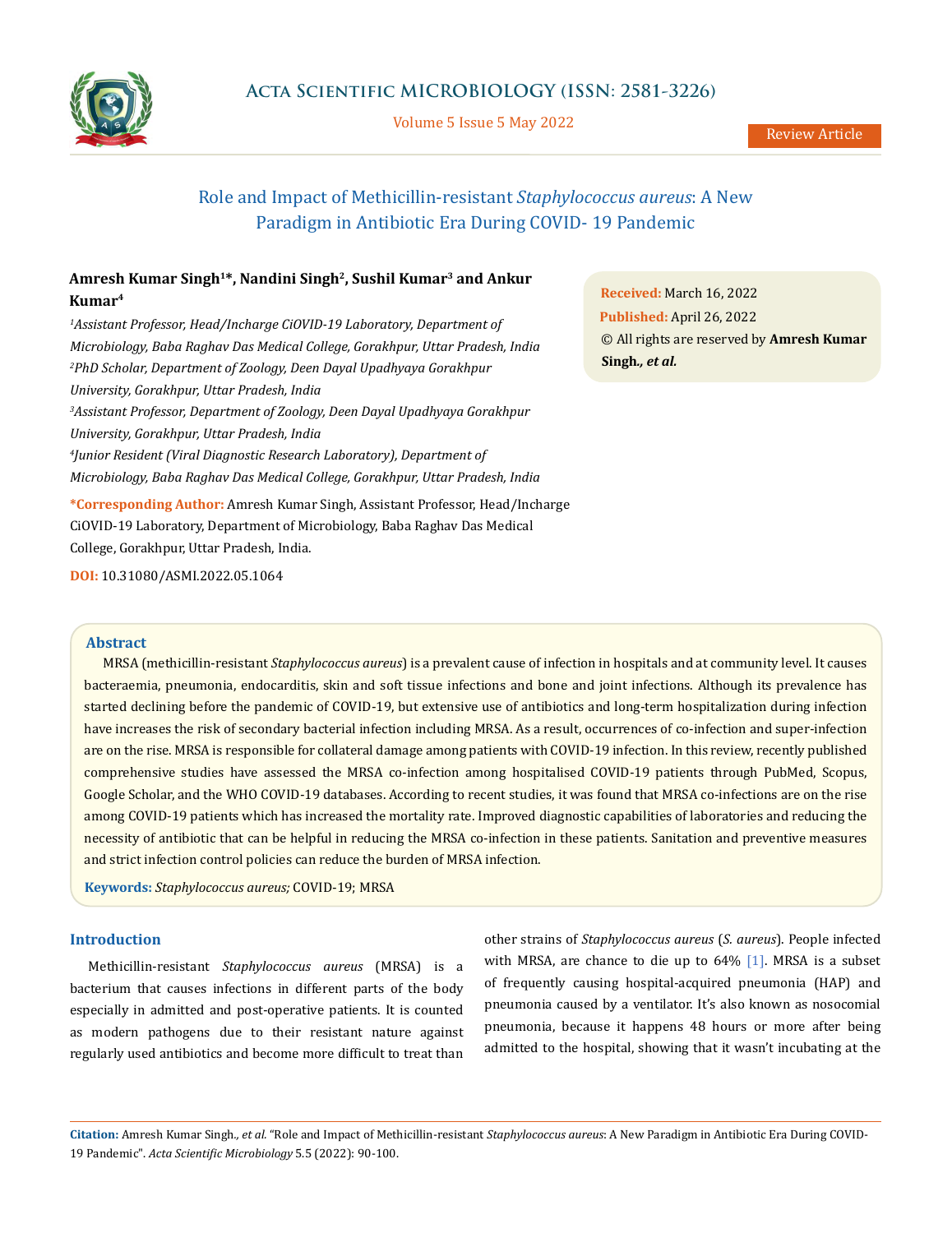time of admission  $[2]$ . On the basis of their site of infection, MRSA strains are mainly two types; the first one is recognized as a hospitalacquired methicillin-resistant *S. aureus* (HA-MRSA) and the second one as a community-associated methicillin-resistant *S. aureus* (CA-MRSA). HA-MRSA infection mainly found in a patient has any kind of hospitalisation, surgery or medical history  $[3]$ . However, CA-MRSA is distinguished by the absence of a prior history of surgery, hospitalisation, or residency in a long-term care facility within the year preceding infection, the absence of a percutaneous device or indwelling catheter and the absence of dialysis within the previous year, hospitalisation 48 hours prior to MRSA culture, or the absence of a previous MRSA infection or colonisation [4]. CA-MRSA is also differ genetically from hospital-associated MRSA (HA-MRSA) due to frequently presence of a cytotoxin Panton-Valentine leukocidin, (PVL) producer *Staphylococcal* cassette chromosome mec (*SCCmec*) gene that it is resistant to fewer non-lactam antibiotics [5].

Moderate and severe patients infected with SARS-CoV-2 virus cause COVID-19 have frequently hospitalised and in extreme cases required intensive care with mechanical ventilation. This can cause co-infections of nosocomial infections (NIs), which acquired during hospitalisation within 48-72 hours. The bacteria *Staphylococcus*  spp., *Enterococcus* spp., *Klebsiella pneumoniae, Enterobacter* spp., *Escherichia coli, Acinetobacter* spp., and *Pseudomonas* spp. are the most commonly identified bacterial agents of Nis  $[6]$ . They are also transferred frequently through person-to-person contact, devices, and tools. Several studies have pointed to the overuse of antibiotics in COVID-19 patients, as well as the potential of a rise in antimicrobial resistance worldwide. In order to control antibiotic prescriptions, it is critical to understand the prevalence and epidemiology of bacterial infections in these patients [7]. As a result of this scenario, the risk of NIs in general and MRSA in particular, has grown during COVID-19 period.

#### **Study selection**

For evaluating the role and impact of MRSA during COVID-19, we have extracted article from National centre for Biotechnology information (NCBI) Pubmed, Medline National Library of Medicine, [Microsoft Academic,](https://academic.microsoft.com/) Scopus, [Web of Science](https://www.webofknowledge.com/) and Google scholar as searched term effect of MRSA AND COVID era, prevalence of MRSA pre- COVID and post COVID duration and Impact and future prospects of MRSA after COVID-19. We looked for articles that included patients infected with both COVID-19 and MRSA*,* provided

a timeline and were available in English. We found publications that discussed the impact of the COVID-19 pandemic on antibiotic resistance and have organised research on MRSA. However, fifteen articles were suitable for section of data and table after thorough review. We have evaluated more articles from google scholar for information about its historical prospective, epidemiology, diseases and transmission. Definitions of different diseases caused by MRSA and information about its genomics were taken from review articles and book chapters especially related to MRSA.

### **Historical prospective and epidemiology of MRSA**

*S. aureus* caused bloodstream infections had a fatality rate of more than 80% before antibiotics were developed [8]. However, the fatality rate of *S. aureus* infections dropped drastically after the discovery of penicillin. Its strains that produce penicillinase were found soon after penicillin was introduced, and these penicillinresistant germs invaded hospitals and, later, the general public. Between 1953 and 1963, the prevalence of penicillin-resistant *S. aureus* phage type 80 or type 81 increased dramatically [9]. By the late 1970s, penicillin-resistant strains had become more widespread than penicillin-susceptible cases [10]. Further, *S. aureus*-related illnesses and skin and soft tissue infections (SSTI) were treated using methicillin based antibiotics that were effective against penicillinase-producing bacterial infections. Subsequently, *S. aureus* isolates had acquired resistance to methicillin considered as a MRSA, which were first reported in the United Kingdom in 1961, and then MRSA isolates were quickly recovered from other European nations, as well as Japan, Australia, and the United States (US). The proper evolutionary origins of MRSA are poorly known, there is no logical nomenclature, and there is no agreement on the number of significant MRSA clones or the relatedness of clones identified in different nations.

In the late 1990s, epidemic methicillin-resistant *S. aureus* 15 (EMRSA-15) ST22 (CC22) and EMRSA-16 ST36 (CC30) strains emerged as the most common HA-MRSA strain types in the United Kingdom [11]. In continental Europe, the same strain types, ST22 and ST30, predominate among HA-MRSA isolates. ST30 (CC30) has also expanded effectively throughout Asia-Pacific and parts of the Americas [12]. Aside from the widespread distribution of CC30 strains, this clonal complex has been linked to greater rates of invasive infection and death. In India, MRSA has become prevalent and its infection rates jumped dramatically between the 1990s

**Citation:** Amresh Kumar Singh*., et al.* "Role and Impact of Methicillin-resistant *Staphylococcus aureus*: A New Paradigm in Antibiotic Era During COVID- 19 Pandemic". *Acta Scientific Microbiology* 5.5 (2022): 90-100.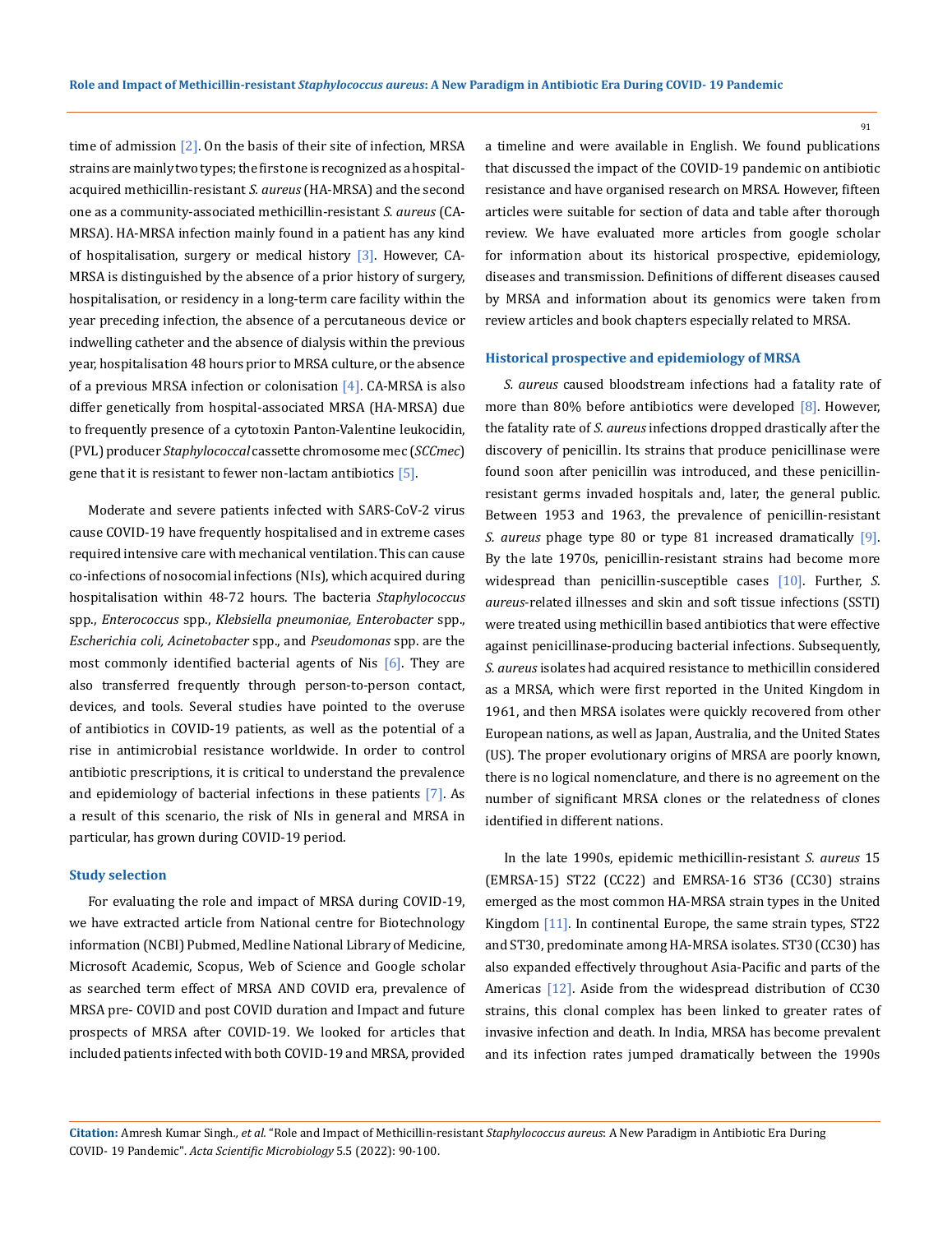and the early 2000s. However, the infection rate of hospital- and community-acquired MRSA bloodstream infection has recently decreased, from 74% to 40% between 2005 and 2016, with adjusted rates decreasing by  $17.1\%$  each year  $[13]$ . Its infections have been also declining in different US and European populations since 2005, particularly in bloodstream and soft tissue infections [14]. MRSA prevalence ranges from 25% in the western part of India to 50% in the southern part [15].

#### **High risk genetic makeup of MRSA**

Bacterial genomes are broadly divided into core and accessory components. In case of MRSA, genetic diversity frequently occur within the accessory genome primarily in genomic sequences of mediators of virulence and immune evasion parts and followed to become the responsible for resistance against antibiotics. It consists of mobile genetic elements (MGEs) such as pathogenicity islands, chromosomal cassettes, transposons and plasmids which are acquired by transfer within strains. Genomic studies reveal the role of mutations and antibiotic resistance sequences presented in MRSA [16]. Though, the major sequence type of MRSA evolves from MSSA by acquiring *SCCmec* clones; i.e. strain of MRSA is ST772 mainly causes skin and soft tissue infection. Prior to its arrival in India, it was found in other nations. While Indian genomic surveillance studies ST772-MSSA and -MRSA have been found in Nepal in two recent studies and ST772-MRSA was also found in Pakistan and Bangladesh, but it's unclear if the lineage was endemic there [17].

In India, MRSA is found in all of the main strains present with *SCCmec* gene [18]. In which, *SCCmec* type III and sequence type (ST) 239 strains make up the bulk of HA-MRSA isolates. On the other hand, CA-MRSA was mostly seen in the ST22 (*SCCmec* IV), ST772 (*SCCmec* V), and ST672 (*SCCmec* V) genotypes strains and become increasingly difficult to distinguish from HA-MRSA [19]. It is becoming more invasive and transmissible in present worldwide situation including India. A one more type of MRSA is Livestockassociated MRSA (LA-MRSA) but there is little to known about its genotypes or their potential impact on human infections in India.

#### **Transmission and colonisation of MRSA**

*S. aureus* may be found in the environment and in normal human flora, and it can be detected on the skin and mucous membranes (most often the nasal region) of the healthy peoples. The

transmission of infection may vary in all types of MRSA (figure 1). Direct touch is the most common method of transmission. *S. aureus* does not generally cause infection on healthy skin, but if it enters the circulation or internal tissues, it can cause a range of potentially fatal illnesses. In the hospital, contaminated fomites and medical equipment may act as intermediary sources of HA-MRSA infection. Animals can also be potentially serving as a source and/or reservoir for *S. aureus* zoonotic infections, as evidenced by recent reports of human infections caused by MRSA strains connected with pigs [20]. Farmers, slaughterhouse workers, livestock transporters, and veterinarians who come into close touch with MRSA-infected cattle are at a higher risk of contracting LA-MRSA. They may, in turn, spread MRSA to other animals including people [5].

The anterior nares are the most common location of MRSA colonisation; however, *S. aureus* (including MRSA) can also be found in the throat, axilla, rectum, or perineum, and can frequently infect many regions of the body [21]. The presence of *Staphylococcal* enterotoxin P, in particular, has been linked to an increased risk of bacteremia in those who have been colonised by it. Different strain types may be separated, which suggests that colonisation is dynamic. Invasive strains have been shown to switch between distinct bodily areas, and morphologies of methicillin-resistant and susceptible bacteria over the time [15]. As MRSA is a commensal pathogen, there is active interest in whether detection of MRSA colonization followed by an attempt to eliminate carriage can reduce the risk of subsequent infection.



**Figure 1:** Transmission of methicillin-resistant *Staphylococcus aureus* (MRSA) infection: Schematic representation of major source of all three types MRSA are Community associated (CA-MRSA), hospital acquired (HA-MRSA) and Livestock associated (LA-MRSA) (Source 1. Kluytmans-Vandenbergh MF., *et al*. [3]; 2. Buck, J.M., *et al*. [4]; 3. Lakhundi S., *et al*. [5]).

**Citation:** Amresh Kumar Singh*., et al.* "Role and Impact of Methicillin-resistant *Staphylococcus aureus*: A New Paradigm in Antibiotic Era During COVID- 19 Pandemic". *Acta Scientific Microbiology* 5.5 (2022): 90-100.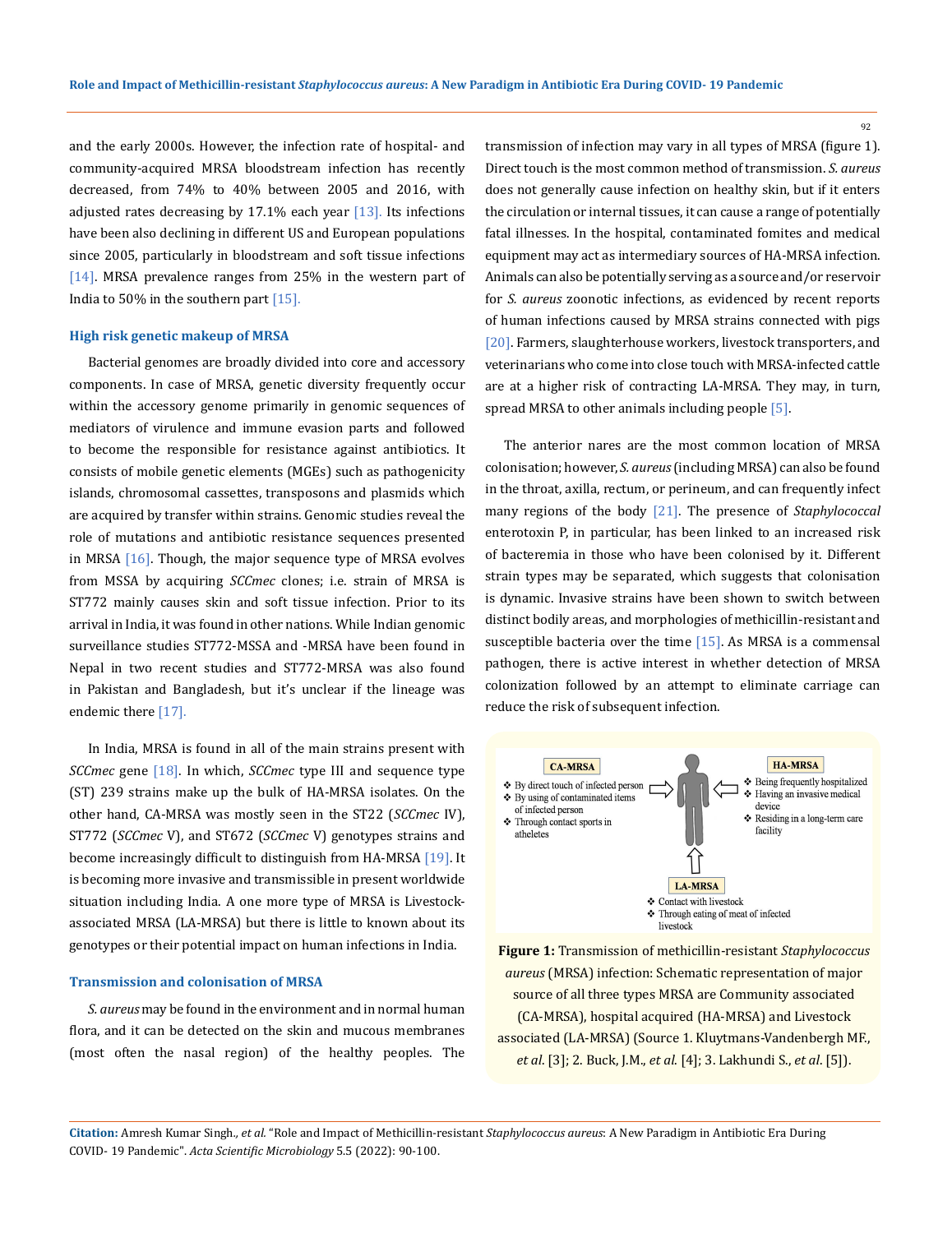#### **Infections causes by MRSA**

Children, older age and military persons, athletes, those who take intravenous drugs, those with an indigenous background or who live in urban, underserved areas, those who have frequent healthcare contact and those in institutionalised populations, such as prisoners including those with suffering from HIV or cystic fibrosis are more common risk of MRSA infection. It can cause a variety of organ-specific infections, especially the skin and subcutaneous tissues being the most prevalent, followed by invasive infections such as osteomyelitis, meningitis, pneumonia, lung abscess, and empyema. The major characteristics and the role of MRSA in development of these diseases are described here (Figure 2).



**Figure 2:** Infections caused by MRSA.

#### **Skin and soft tissue infections (SSTIs)**

Microbial invasion of the skin and its supporting structures causes skin and soft tissue infections. They are divided into two types: basic (uncomplicated) and complicated (difficult) (necrotizing or nonnecrotizing) form of SSTIs alone or with co-morbities [22]. SSTIs such as cellulitis, necrotizing fasciitis, and diabetic foot ulcers are mainly caused by CA-MRSA. It's also becoming more closely linked to more invasive illness than non-MRSA infections. Multidrug-resistant SSTIs infections are more common, resulting in frequent recurrence, increased hospitalisation, and death [23].

## **Bone and joint infection**

The most prevalent cause of bone and joint infections is *S. aureus* particularly among those individuals who have resistance to oxacillin. By extending a local infection from a wound or as part of a hematogenous infection, MRSA can cause osteomyelitis of the spine and long bones of the upper and lower limbs. MRSA may also induce septic arthritis in both natural and artificial joints  $[24]$ . Bone infection, especially in areas with low vascularity, can be difficult to treat, requiring extended courses of antibiotics combined with surgical drainage or debridement. Treatment that is delayed or inefficient results in substantial morbidity, including pain, loss of function, and the need for more surgery and antibiotics [25].

#### **Respiratory tract infections**

#### **Pneumonia**

MRSA was significantly responsible for high fatality rate of Hospital-acquired pneumonia (HAP) than community-acquired pneumonia (CAP) [26]. Despite its low occurrence, pneumonia caused by MRSA is linked with poor outcomes and frequently warrants empirical antibiotic treatment. Ventilator associated pneumonia refers to the nosocomial pneumonia that develops among patients on ventilators. Ventilator associated pneumonia (VAP) is defined as pneumonia that present more than 48 hours after endotracheal intubation. MRSA strain frequently colonize respiratory secretion in intubated patients therefore one of the most common causes of hospital acquired pneumonia [27].

## **Central intravenous line infections**

The treatment of intravenous line infection due to MRSA first depends on the establishment of a diagnosis. MRSA line infections present with otherwise unexplained fevers and a catheter entry site may or may not appear to be infected. Because intravenous line infections due to S. aureus, either MSSA or MRSA, have the potential to cause endocarditis, antimicrobial therapy is given for 2-4 weeks following central line removal [28].

MRSA is responsible for the majority of global cases of *S. aureus* bacteraemia infections, and in these, MRSA infection showed frequent clinical outcomes as compared to methicillin-sensitive *S. aureus*. Its virulence varies by geographical location as well as healthcare- or community-associated individuals with unique combination of toxin and immune-modulatory gene products [21]. Intravenous drug usage and intravenous catheters are frequent causes of right-sided MRSA endocarditis.

### **Central Nervous system**

#### **Staphylococcal meningitis**

Meningitis due to *Staphylococcus aureus* accounts for 1-9% of cases of bacterial meningitis and is associated with mortality

**Citation:** Amresh Kumar Singh*., et al.* "Role and Impact of Methicillin-resistant *Staphylococcus aureus*: A New Paradigm in Antibiotic Era During COVID- 19 Pandemic". *Acta Scientific Microbiology* 5.5 (2022): 90-100.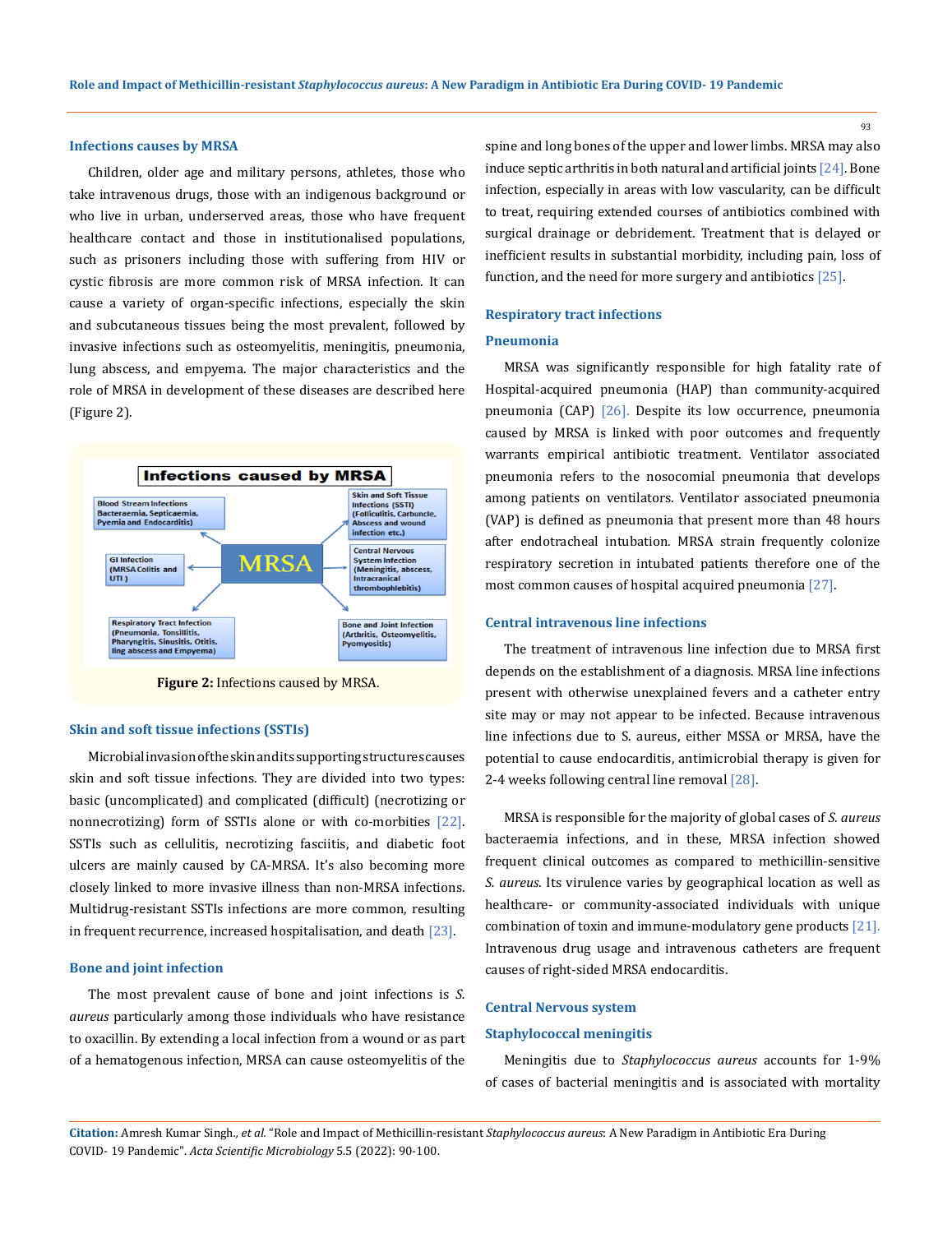rates of 14-77%. It usually is associated with neurosurgical interventions (e.g., cerebrospinal fluid [CSF] shunts), trauma, or underlying conditions, such Malignancy, Decubitus ulcers, Infected intravascular grafts, Diabetes mellitus, Osteomyelitis and Perirectal abscess. Staphylococcal meningitis may occur as a complication of staphylococcal ABE as the result of meningeal seeding. Staphylococcal brain abscesses may occur following open or closed neuro-surgical trauma [29].

#### **Prevalence of MRSA in pre COVID-19 era**

As we seen earlier, MRSA is one of the most common causes of antibiotic-resistant disorders throughout the globe and one of the major health problems of concern. Despite of this different data reports from different regions of world had shown a quite decrease in MRSA active cases. Between 2013 and 2016, the EU/EEA population-weighted mean MRSA proportion fell considerably [30]. A study by Lohan K., *et al*. in the year 2017, out of 25 *Staphylococcus aureus* isolates MRSA were 7 (28%). The prevalence of MRSA increased to 14/44 (31.8%) in 2018 and 60/171 (35.1%) in 2019. It shows a quite increase in MRSA infection in India [31]. In USA, adjusted hospital-onset MRSA bloodstream infection rates decreased 7.3 percent per year in 447 hospitals that supplied data from 2012 to 2017, whereas community-onset MRSA rates did not change significantly [32]. A study in Brazil by Taniela Marli.

*et al*. in 2017 found a very low prevalence of MRSA colonization in individuals from the community: 2.3% of the entire population and 5.5% among the persons colonized by *S. aureus* [33]. A study in south Italy by A. Facciolà., *et al*. showed a quite decrease in MRSA infection from 2015 - 2017 in surgical, medical and also in emergency areas of hospital  $[34]$ . A prospective observational study in United Arab Emirates by Muna Al Jalaf., *et al*. showed prevalence of MRSA upto 23% and he suggested that MRSA-active antibiotics should be considered for patients [35]. Another study by Ankur., *et al*. demonstrates MRSA infection as major problem in India. His study shows a greater number of MRSA isolates was multidrug resistant as compared with the MSSA isolates [36].

Another different research has been done in 2019 in different regions of the world. A study in USA by Weiner-Lastinger LM., *et al*. showed that 1689 cases of MRSA infection in total 3176 AMR cases (53.2%) [37]. A retrospective study in India by Saini V and Jain C., *et al*. 108 cases of MRSA in total 844 cases of bacterial infection (12.8%) [38] (Table 1). A comparative study of MRSA infection during pre-COVID and COVID-19 era by Polly M., *et al*. in Brazil shows that before covid there is a decline in cases of MRSA infection incident density [39]. Another comparative study in Italy by Pasquini Z., *et al*. showed the impact of COVID-19 on MRSA infection [40].

| S.<br>No. | <b>Author's Name</b><br>of original work | Country/<br><b>Location</b> | <b>Duration of the study</b>       | Source of<br>sample           | Pre-COVID-19<br>infection                                                   | <b>Reference</b><br>No. |
|-----------|------------------------------------------|-----------------------------|------------------------------------|-------------------------------|-----------------------------------------------------------------------------|-------------------------|
| 1.        | Lohan K., et al.                         | India                       | January 2017 to Decem-<br>ber 2019 | Pus, blood and<br>body fluids | 81/240<br>(33.75%)                                                          | $[31]$                  |
| 2.        | Kourtis AP., et al.                      | <b>USA</b>                  | 2005-2017                          |                               | 17 % (declined<br>rate of HA<br>MRSA)<br>6.9% (declined<br>rate of CA MRSA) | $[32]$                  |
| 3.        | Bes TM                                   | <b>Brazil</b>               | 2018                               | Pus, blood and<br>body fluids | 7/300(2.3%)                                                                 | $[33]$                  |
| 4.        | Facciolà., et al.                        | Italy                       | 2017                               |                               | 35%                                                                         | $[34]$                  |
| 5.        | Muna Al Jalaf.,<br>et al.                | United Arab<br>Emirates     | 2011-12                            | <b>Blood culture</b>          | 18/78<br>(23%)                                                              | $[35]$                  |
| 6.        | Kumar A., et al.                         | India                       | 2015                               |                               | 29%                                                                         | $[36]$                  |

**Citation:** Amresh Kumar Singh*., et al.* "Role and Impact of Methicillin-resistant *Staphylococcus aureus*: A New Paradigm in Antibiotic Era During COVID- 19 Pandemic". *Acta Scientific Microbiology* 5.5 (2022): 90-100.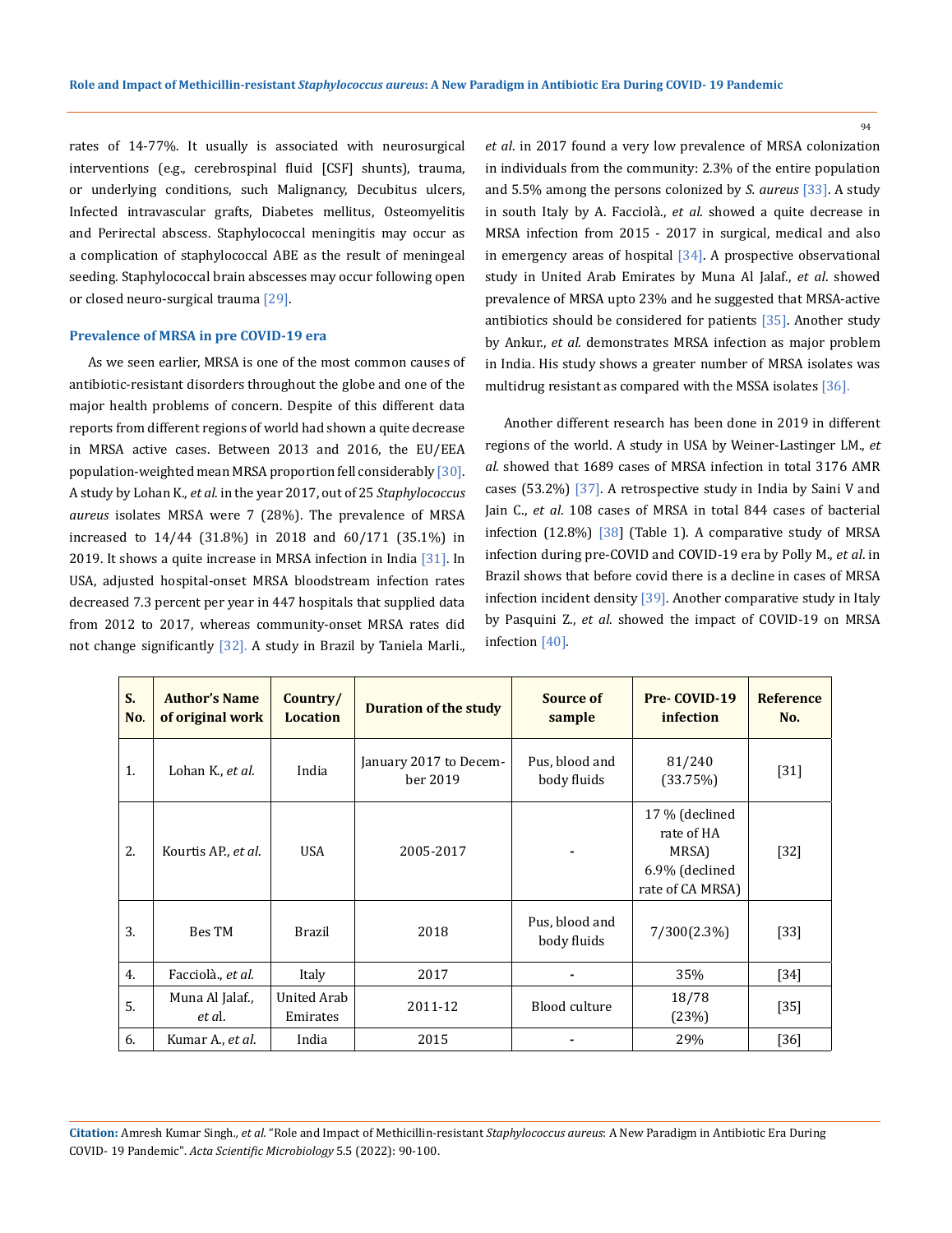| 7.  | Weiner-Lastinger<br>LM            | <b>USA</b> | 2019-2020                     | $\blacksquare$              | 1689/3176<br>$(53.2\%)$  | $[37]$ |
|-----|-----------------------------------|------------|-------------------------------|-----------------------------|--------------------------|--------|
| 8.  | Saini V and Jain<br>$C$ ., et al. | India      | 1 March 2019 - 31 Dec<br>2020 | Blood and urine<br>isolates | 108/844<br>$(12.8\%)$    | $[38]$ |
| 9.  | Polly M., et al.                  | Brazil     | Jan 2017 - Dec 2020           | Blood and Urine<br>culture  | 0.24<br>Incident density | $[39]$ |
| 10. | Pasquini Z., et al.               | Italy      | 1 Jan - 30 June 2020          | Blood stream                | 23/1000<br>(.23%)        | [40]   |

**Table 1**: Prevalence of MRSA before pandemic of COVID-19.

## **Proportion of CA MRSA and HA MRSA in Pre COVID era**

The proportion of MRSA among HA *S. aureus* infections was low in India (22.6%) and The Philippines (38.1%) but was high in Sri Lanka (86.5%), South Korea (77.6%) and Vietnam (74.1%). The proportion of MRSA among CA S. aureus infections differed according to different sites: Sri Lanka, 38.8%; Taiwan, 34.8%; The Philippines, 30.1%; Vietnam, 30.1%; South Korea, 15.6%; Hong Kong, 8.5%; India, 4.3%; and Thailand, 2.5% (Figure 3) [41].



COVID--19 era in India (Source: Lai C-C., *et al.* [51]).

## **Prevalence of MRSA in COVID-19 era**

Antibiotic resistance is now being monitored and reported by a record number of studies worldwide, marking a huge step forward in the worldwide fight against drug resistance as per reported by WHO. However, the information they provide reveals that an alarming number of bacterial infections are growing increasingly resistant to conventional therapies [1]. Bacterial infections in patients caused by *S. aureus*, which are resistant to extendedspectrum antibiotics commonly used to treat life-threatening bacterial infections, are a concern, especially in ICU patients*.* Therefore, MRSA infection is endemic to the hospital environment. As a result of the COVID-19 pandemic, many immune-compromised people were hospitalised and many COVID-19 patients were diagnosed with secondary illnesses, making them more susceptible to MRSA infection. In comparison to patients who are just infected with COVID19, co-infection with COVID-19 and *S. aureus* leads to a greater risk of patient death during hospitalisation.

We have included seven major studies based on retrospective case series during pandemic era of COVID-19 (Table 2). An Indian study Saini V., *et al*. observed that 63/494 (12.6%) samples of SARS-Co-V-2 positive patients were also infected with MRSA as reported as pre-COVID-19 era due to decrease in susceptibility to commonly prescribed drugs [38]. A large study conducted in a gulf country found that MRSA was also co-infected the COVID-19 patients as seventh commonest microorganism identified from all positive culture obtained during hospitalization [42]. Another research in the US found a 34% rise in MRSA infections during COVID-19, greater than cases in 2019**,** which might be attributed to poor management methods and central line insertion [37]. A study by CD Punjabi., *et al*. shows that increase in prevalence of MRSA in hospitalized patients was depend on duration of hospitalization [43]. A USA based another study also analyzed the onset of bloodstream infection among on hospital admission (<48 hrs) and noscomial (>48 hrs.) patients with COVID-19, MRSA was also the predominant pathogen as co-infection [44]. A recent Brazilian study, the incidence density (ID) of all Multi Drug Resistant (MDR) infections increased 23% during COVID-19 especially by MRSA increased up to 94% cases among healthcare-associated infections [39]. Another study by Pasquini Z., *et al*. MRSA incidence increased 20.4-fold higher including 5.1% frequent cases in COVID-19 era [40]. A study by Raychaudhuri D., *et al*. shows that COVID infected

**Citation:** Amresh Kumar Singh*., et al.* "Role and Impact of Methicillin-resistant *Staphylococcus aureus*: A New Paradigm in Antibiotic Era During COVID- 19 Pandemic". *Acta Scientific Microbiology* 5.5 (2022): 90-100.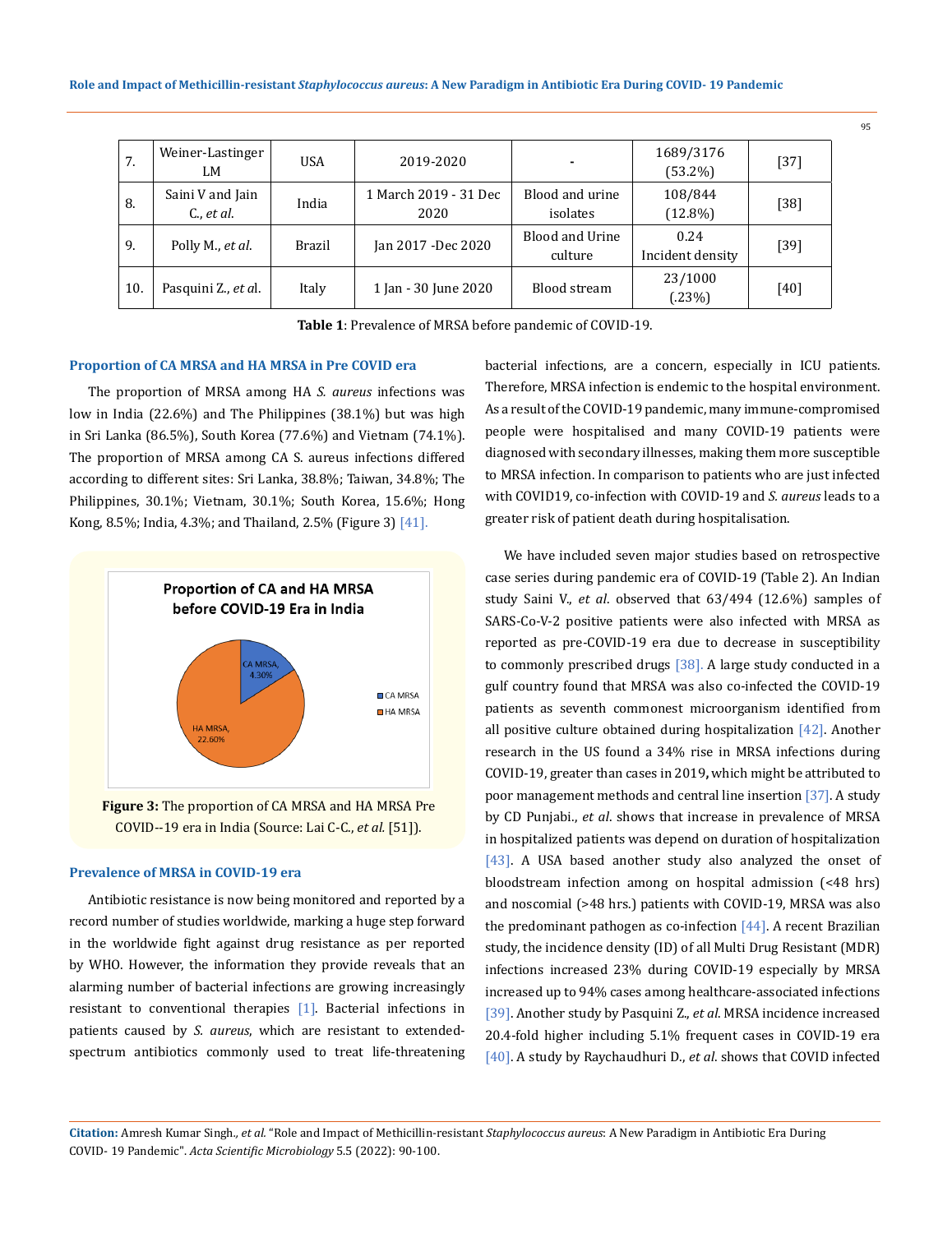children with MRSA co-infection required much more mechanical breathing and other supportive therapies and spent significantly longer in the PICU than children without co-infection [45]. Another USA based study by Wolfe., *et al*. shows that patients who have tested positive for SARS-CoV-2 are more likely to test positive for other respiratory bacteria and viruses [46]. A study in Spain by Garcia., *et*  *al*. shows that in hospitalised COVID-19 patients, bacterial, fungal, and viral co-infections and superinfections are uncommon; but, when they do occur, they can produce serious illnesses with poor results [47]. Overall, all studies showed increase rate of secondary infection of MRSA become the major concern of random exercise of antibiotics and hospitalization in pandemic era of COVID-19.

| S.<br>No.      | <b>Author's Name of</b><br>original work | Country/<br><b>Location</b>    | <b>Duration of the</b><br>study                            | <b>Source of sample</b>                                          | <b>During COVID-19</b><br>infection | <b>Reference</b><br>No. |
|----------------|------------------------------------------|--------------------------------|------------------------------------------------------------|------------------------------------------------------------------|-------------------------------------|-------------------------|
| $\mathbf{1}$   | Saini V and Jain C.,<br>et al.           | India                          | 1 March 2019 - 31<br>Dec 2020                              | Blood and urine<br>isolates                                      | 63/494 (12.6%)                      | $[38]$                  |
| 2.             | Senok A and Alfa-<br>resi M              | <b>United Arab</b><br>Emirates | 1 Feb- 31 July 2020                                        | Blood, endotracheal<br>aspirate, urine etc.                      | 50/392<br>(12.7%)                   | $[42]$                  |
| 3.             | Weiner-Lastinger<br><b>LM</b>            | <b>USA</b>                     | 2019-2020                                                  |                                                                  | 6926/9914 (69.9%)                   | $[37]$                  |
| 4.             | Punjabi C.D., et al.                     | New Yark,<br><b>USA</b>        | 13 March - 17 May<br>2020                                  | Respiratory Culture<br>at 28 <sup>th</sup> day of admis-<br>sion | 27/472 (5.7%)                       | $[43]$                  |
| 5              | Bhargava A., et al.                      | <b>USA</b>                     | March - June 2020                                          | <b>Blood Culture</b>                                             | 11/39<br>$(28.2\%)$                 | [44]                    |
| 6              | Polly, M., et al.                        | <b>Brazil</b>                  | Jan 2017 - Dec 2020                                        | <b>Blood and Urine</b><br>culture                                | 0.46<br>Incident density            | $[39]$                  |
| $\overline{7}$ | Pasquini Z., et al.                      | Italy                          | 1 Jan - 30 June 2020                                       | <b>Blood stream</b>                                              | 24/1000<br>$(0.24\%)$               | $[40]$                  |
| 8              | Raychaudhuri D.,<br>et al.               | India                          | June - December<br>2020                                    | Blood, respiratory<br>culture and CSF                            | 6/22<br>(27.27%)                    | $[45]$                  |
| 9              | Wolfe., et al.                           | <b>USA</b>                     | March 24 <sup>th</sup> to April<br>27 <sup>th</sup> , 2020 |                                                                  | 55.8%                               | $[46]$                  |
| 10             | Garcia., et al.                          | Spain                          | 28 February to 22<br>April 2020                            | Blood culture and<br>respiratory culture                         | 11/74<br>(14.86)                    | $[47]$                  |

**Table 2**: Prevalence of MRSA during pandemic of COVID-19.

The increased incidence of MRSA as secondary infection in COVID-19 patients can be attributed to mainly four factors (not mutually exclusive). First, immune system dysregulation, owing to two mechanisms: a 'cytokine storm' generated by the virus, and a significant decrease in IFN- production, resulting in a drop in Th1 polarisation of CD4+ T cells and cytotoxic activity [48]. Second, prolonged hospitalisation times are associated with a greater probability of ICU admission, increasing the risk of nosocomial infections. Third factor is widespread use of immunosuppressive medicines such as corticosteroids, anti-IL6 drugs, etc. [49]. Fourth factor, dysbiosis in the gut microbiota causes gut-lung axis dysfunction. Other factor may include

**Citation:** Amresh Kumar Singh*., et al.* "Role and Impact of Methicillin-resistant *Staphylococcus aureus*: A New Paradigm in Antibiotic Era During COVID- 19 Pandemic". *Acta Scientific Microbiology* 5.5 (2022): 90-100.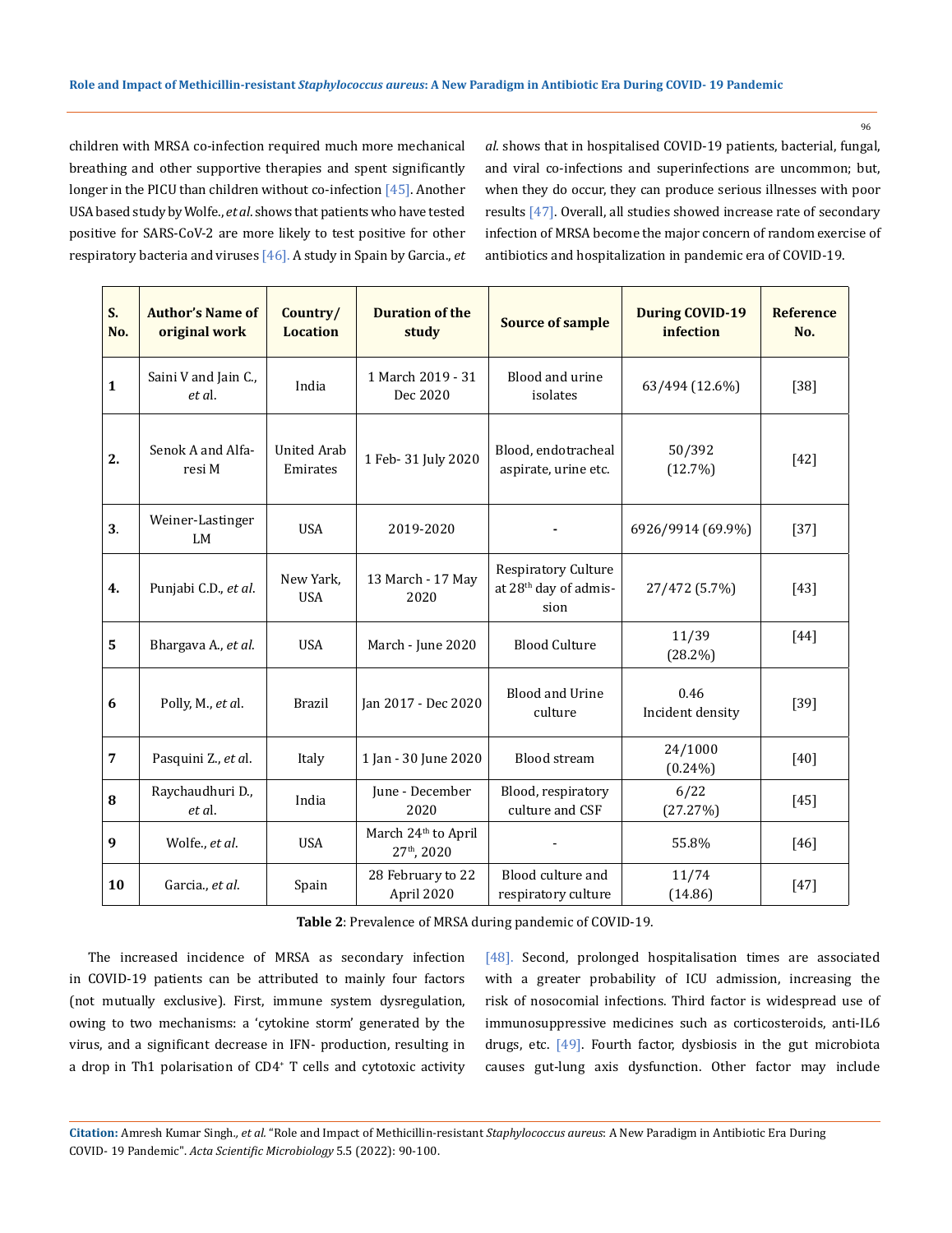ventilation or central venous catheter installation, which are the most common patient treatments [50]. During pandemic period of COVID-19*, S. aureus* depicted reduced susceptibility to all classes of drugs and the widespread use of antibiotics for respiratory illness in ICUs is also increases the bacterial resistance. The use of commonly used antibiotics such as clindamycin, erythromycin, and fluoroquinolones has reduced dramatically since the COVID-19 era, which is responsible for high susceptibility of MRSA infection [38]. Although these first-line therapies for decompensating patients with severe COVID-19 infection may increase the risk of *S. aureus* bacterial co-infection and, as a result, mortality, but they are often unavoidable over the course of the patient's therapy.

## **Proportion of CA MRSA and HA MRSA during COVID -19 in India**

During Pandemic several studies claimed that one of the strains of *S. aureus* was identified as MRSA. This organism plays an important role in the severe complication of infections in ICU environments. Although these infections are more common in nosocomial settings, community-acquired secondary infections are also increasing. A high index of suspicion for drug-resistant organisms is needed based on the community prevalence of these isolates. Post-Influenza MRSA pneumonia is a well-defined entity, but post-COVID-19 MRSA pneumonia has not been well described in the literature [51].

Post-influenza pneumonia with positive MRSA cultures was shown to occur in nearly 6% of the patients enrolled in a recent review. Different studies have also shown that lower respiratory tract infections caused by MRSA can be associated with a significant level of mortality in the patients admitted to ICUs.





#### **Impact and future prospects of MRSA after COVID-19**

MRSA is likely to cohabit with humans indefinitely. It is still a high-priority MDR organism that requires continued research and development of new medicines as well as novel prevention strategies. Universal screening is not practicable because of the wide range of etiological agents and the low yield of culture techniques, but early detection is critical for early intervention and improved management of MRSA infection. There is a growing public awareness of communicable diseases, the need of infection prevention, particularly hand cleanliness, and antibiotics' incapacity to cure viral infections. This provides a chance to educate healthcare professionals and the general public on the growing problem of antimicrobial resistance. Although some progress has been made, there is still a long way to go to keep up with the new resistance. There is a need of holistic, ecological strategy to prevent future biological health dangers to humanity.

Improved diagnostic capabilities of microbiology laboratories are also required to reduce the need for empiric antibiotic treatment by lowering COVID-19 testing turnaround time as well as specimen processing for secondary bacterial infection like MRSA identification [52]. If urgent specific diagnostic and antibiotic stewardship strategies are not developed, irrational antibiotic use for COVID-19 patients in this pandemic may have a long-term impact on the prevalence of antimicrobial resistance.

### **Conclusion**

Co-infection has a vital role in determining the prognosis of COVID-19 infection. The rise in antibiotic resistance seen during the pandemic compared to the year before COVID-19 was consistent with previous observations. Assessing the exact impact of COVID-19 on AMR is difficult at this time but it does offer a crucial opportunity to raise awareness about the effects of infectious illnesses on human health. The use of strict infection control policies in hospitals is critical in minimising nosocomial infection, and the appearance of COVID-19 serves as a stark reminder of the ongoing and urgent need for new antimicrobial research and development in the future. Along with this, the possibility of outbreaks from these infections should be recognised by infection control teams. Antimicrobial usage in hospitalised COVID-19 patients should be reduced, and correct PPE use should be ensured. The association between antibiotic prescribing trends during COVID-19 and increases in MDR incidence need

**Citation:** Amresh Kumar Singh*., et al.* "Role and Impact of Methicillin-resistant *Staphylococcus aureus*: A New Paradigm in Antibiotic Era During COVID- 19 Pandemic". *Acta Scientific Microbiology* 5.5 (2022): 90-100.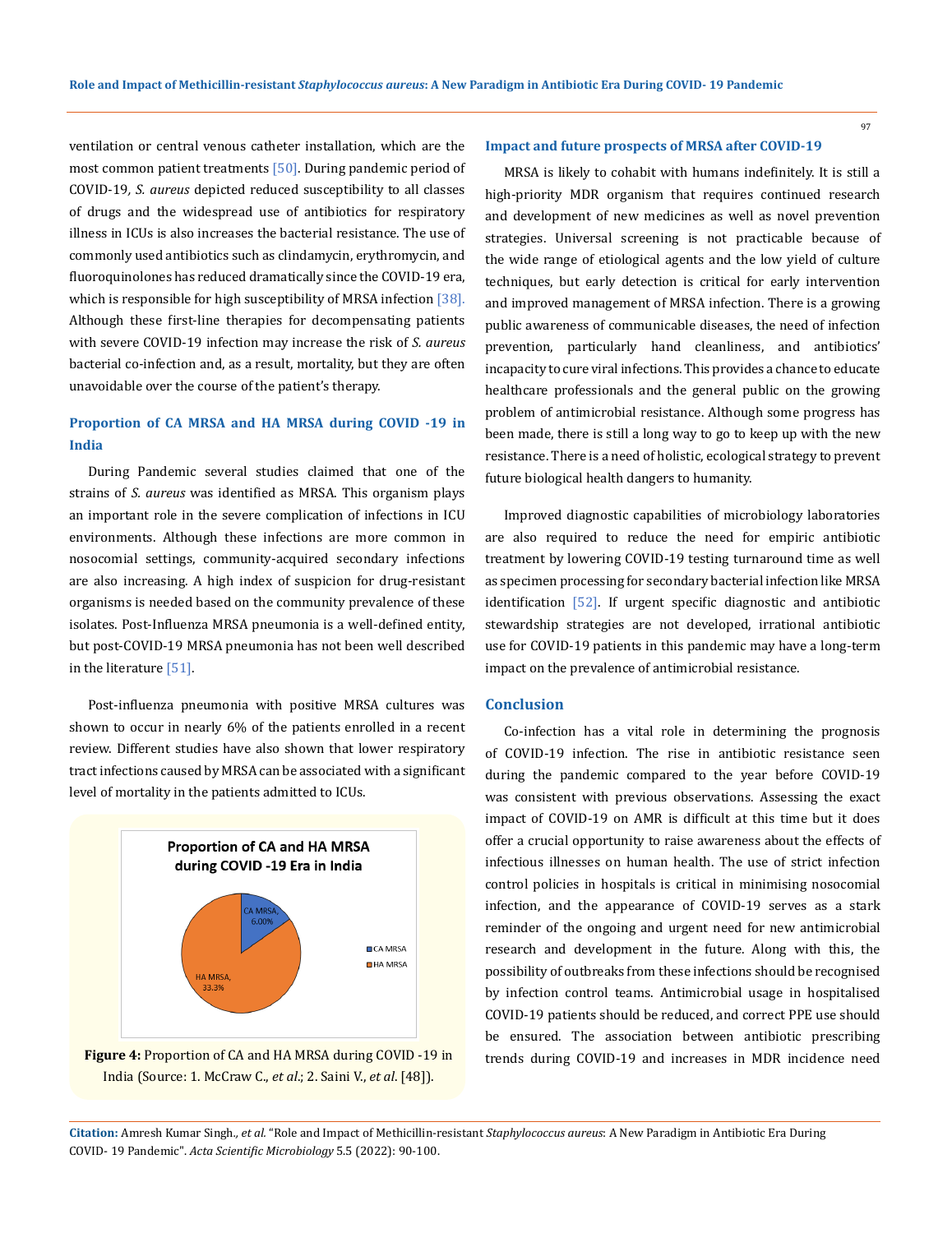wisely prescription and investigation. Many information gaps and significant problems need to be addressed, necessitating continued attention from researchers, policymakers, and funders, as well as those in charge of MRSA treatment and control. Along with this, there is urgent need of widespread co-infection screening should be done. Universal screening is not possible due to the wide range of etiological agents and the low yield of culture techniques. But early diagnosis and preventive measures, on the other hand, is critical for early intervention and improved management of co infection in COVID-19 patients.

## **Acknowledgements**

Authors thankful to junior residents, staffs, and laboratory technicians of bacteriology laboratory, Microbiologists of VRDL, Department of Microbiology, BRD Medical College, Gorakhpur, U.P., India, our collaborators from Deen Dayal Upadhyaya Gorakhpur University Gorakhpur and Government of Uttar Pradesh for providing the necessary infrastructure of BSL-3 laboratory for containment of COVID-19 pandemic.

## **Conflict of Interest**

Authors have no conflict of interests.

### **Bibliography**

- 1. Antimicrobial resistance, WHO factsheet.
- 2. [Siddiqui AH and Koirala J. "Methicillin Resistant](https://www.ncbi.nlm.nih.gov/books/NBK482221/) *Staphylococcus aureus*[". In: StatPearls. Treasure Island \(FL\): StatPearls](https://www.ncbi.nlm.nih.gov/books/NBK482221/)  [Publishing; \(2021\).](https://www.ncbi.nlm.nih.gov/books/NBK482221/)
- 3. [Kluytmans-Vandenbergh MF and Kluytmans JA. "Community](https://pubmed.ncbi.nlm.nih.gov/16445719/)[acquired methicillin-resistant](https://pubmed.ncbi.nlm.nih.gov/16445719/) *Staphylococcus aureus*: current perspectives". *[Clinical Microbiology and Infection](https://pubmed.ncbi.nlm.nih.gov/16445719/)* 12.1 (2006): [9-15.](https://pubmed.ncbi.nlm.nih.gov/16445719/)
- 4. Buck JM., *et al*[. "Community-associated Methicillin-resistant](https://pubmed.ncbi.nlm.nih.gov/16318692/)  *[Staphylococcus aureus](https://pubmed.ncbi.nlm.nih.gov/16318692/)* Minnesota, 2000-2003". *Emerging Infectious Diseases* [11 \(2005\): 1532-1538.](https://pubmed.ncbi.nlm.nih.gov/16318692/)
- 5. [Lakhundi S and Zhang K. "Methicillin-Resistant Staphylococcus](https://pubmed.ncbi.nlm.nih.gov/30209034)  [aureus: Molecular Characterization, Evolution, and](https://pubmed.ncbi.nlm.nih.gov/30209034)  Epidemiology". *[Clinical Microbiology Review](https://pubmed.ncbi.nlm.nih.gov/30209034)* 31.4 (2018): [e00020-18.](https://pubmed.ncbi.nlm.nih.gov/30209034)
- 6. [Dandagi GL. "Nosocomial pneumonia in critically ill patients".](https://pubmed.ncbi.nlm.nih.gov/20931034)  *Lung India* [27.3 \(2010\): 149-153.](https://pubmed.ncbi.nlm.nih.gov/20931034)
- 7. Rawson TM., *et al*[. "COVID-19 and the potential long-term](https://pubmed.ncbi.nlm.nih.gov/32433765/)  [impact on antimicrobial resistance".](https://pubmed.ncbi.nlm.nih.gov/32433765/) *Journal of Antimicrobial Chemotherapy* [75.7 \(2020\): 1681-1684.](https://pubmed.ncbi.nlm.nih.gov/32433765/)
- 8. Tong SY., *et al*. "*[Staphylococcus aureus](https://pubmed.ncbi.nlm.nih.gov/26016486)* infections: epidemiology, [pathophysiology, clinical manifestations, and management".](https://pubmed.ncbi.nlm.nih.gov/26016486)  *[Clinical Microbiology Reviews](https://pubmed.ncbi.nlm.nih.gov/26016486)* 28.3 (2015): 603-661.
- 9. DeLeo FR., *et al*[. "Molecular differentiation of historic phage](https://pubmed.ncbi.nlm.nih.gov/22025717)[type 80/81 and contemporary epidemic](https://pubmed.ncbi.nlm.nih.gov/22025717) *Staphylococcus aureus*". *[Proceedings of the National Academy of Sciences of the](https://pubmed.ncbi.nlm.nih.gov/22025717)  [United States of America](https://pubmed.ncbi.nlm.nih.gov/22025717)* 108.44 (2011): 18091-18096.
- 10. [Alvarez-Uria G and Reddy R. "Prevalence and Antibiotic](https://pubmed.ncbi.nlm.nih.gov/23119178)  [Susceptibility of Community-Associated Methicillin-Resistant](https://pubmed.ncbi.nlm.nih.gov/23119178)  *Staphylococcus aureus* [in a Rural Area of India: Is MRSA](https://pubmed.ncbi.nlm.nih.gov/23119178)  [Replacing Methicillin-Susceptible](https://pubmed.ncbi.nlm.nih.gov/23119178) *Staphylococcus aureus* in the Community?". *ISRN Dermatology* [2012 \(2012\): 248951.](https://pubmed.ncbi.nlm.nih.gov/23119178)
- 11. Murchan S., *et al.* ["Emergence, spread, and characterization](https://pubmed.ncbi.nlm.nih.gov/15528709)  [of phage variants of epidemic methicillin-resistant](https://pubmed.ncbi.nlm.nih.gov/15528709)  *Staphylococcus aureus* [16 in England and Wales".](https://pubmed.ncbi.nlm.nih.gov/15528709) *Journal of [Clinical Microbiology](https://pubmed.ncbi.nlm.nih.gov/15528709)* 42.11 (2004): 5154-5160.
- 12. Song JH., *et al*[. "Spread of methicillin-resistant](https://pubmed.ncbi.nlm.nih.gov/21393157/) *Staphylococcus aureus* [between the community and the hospitals in Asian](https://pubmed.ncbi.nlm.nih.gov/21393157/)  [countries: an ANSORP study".](https://pubmed.ncbi.nlm.nih.gov/21393157/) *Journal of Antimicrobial Chemotherapy* [66 \(2011\): 1061-1069.](https://pubmed.ncbi.nlm.nih.gov/21393157/)
- 13. Kourtis AP., *et al.* ["Vital Signs: Epidemiology and Recent](https://pubmed.ncbi.nlm.nih.gov/30845118/)  [Trends in Methicillin-Resistant and in Methicillin-Susceptible](https://pubmed.ncbi.nlm.nih.gov/30845118/)  *Staphylococcus aureus* [Bloodstream Infections - United States".](https://pubmed.ncbi.nlm.nih.gov/30845118/)  *[MMWR Morbidity and Mortality Weekly Report](https://pubmed.ncbi.nlm.nih.gov/30845118/)* 68.9 (2019): [214-219.](https://pubmed.ncbi.nlm.nih.gov/30845118/)
- 14. Turner NA., *et al*. "Methicillin-resistant *[Staphylococcus aureus](https://www.nature.com/articles/s41579-018-0147-4)*: [an overview of basic and clinical research".](https://www.nature.com/articles/s41579-018-0147-4) *Nature Reviews Microbiology* [17.4 \(2019\): 203-218.](https://www.nature.com/articles/s41579-018-0147-4)
- 15. [Indian Network for Surveillance of Antimicrobial Resistance](https://pubmed.ncbi.nlm.nih.gov/23563381)  [\(INSAR\) group, India. "Methicillin resistant](https://pubmed.ncbi.nlm.nih.gov/23563381) *Staphylococcus aureus* [\(MRSA\) in India: prevalence and susceptibility pattern".](https://pubmed.ncbi.nlm.nih.gov/23563381)  *[Indian Journal of Medical Research](https://pubmed.ncbi.nlm.nih.gov/23563381)* 137.2 (2013): 363-369.
- 16. Hiramatsu K., *et al.* ["Genomic Basis for Methicillin Resistance](https://pubmed.ncbi.nlm.nih.gov/24265961)  in *Staphylococcus aureus*". *[Infectious Chemotherapy](https://pubmed.ncbi.nlm.nih.gov/24265961)* 45.2 [\(2013\): 117-136.](https://pubmed.ncbi.nlm.nih.gov/24265961)
- 17. Steinig EJ., *et al*[. "Evolution and Global Transmission of a](https://pubmed.ncbi.nlm.nih.gov/31772058)  [Multidrug-Resistant, Community-Associated Methicillin-](https://pubmed.ncbi.nlm.nih.gov/31772058)Resistant *[Staphylococcus aureus](https://pubmed.ncbi.nlm.nih.gov/31772058)* Lineage from the Indian Subcontinent". *mBio* [10.6 \(2019\): e01105-1119.](https://pubmed.ncbi.nlm.nih.gov/31772058)

**Citation:** Amresh Kumar Singh*., et al.* "Role and Impact of Methicillin-resistant *Staphylococcus aureus*: A New Paradigm in Antibiotic Era During COVID- 19 Pandemic". *Acta Scientific Microbiology* 5.5 (2022): 90-100.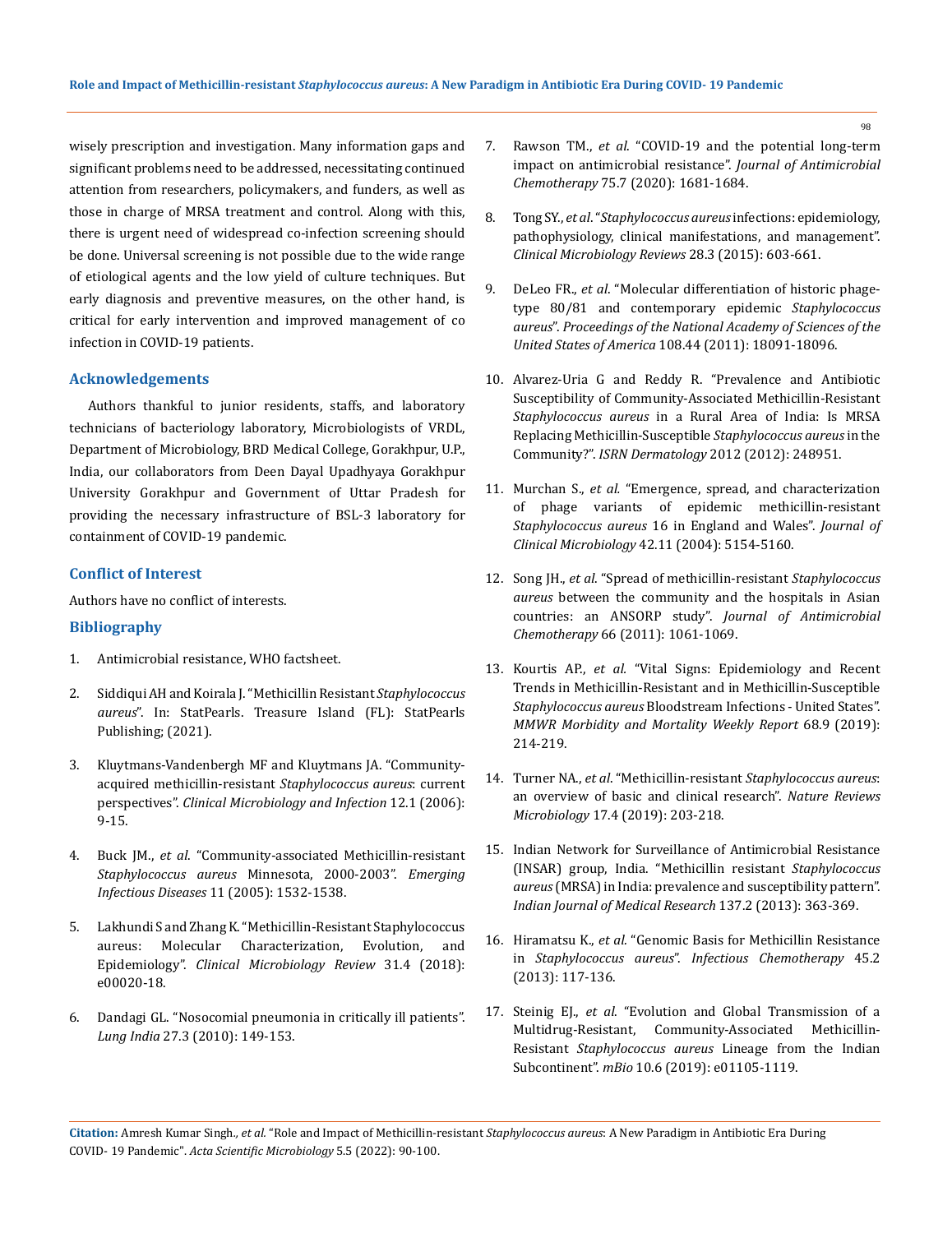- 18. D'Souza N., *et al*[. "Molecular characterization of methicillin](https://pubmed.ncbi.nlm.nih.gov/20351212)resistant *Staphylococcus aureus* [with emergence of epidemic](https://pubmed.ncbi.nlm.nih.gov/20351212)  [clones of sequence type \(ST\) 22 and ST\)772 in Mumbai, India".](https://pubmed.ncbi.nlm.nih.gov/20351212)  *[Journal of Clinical Microbiology](https://pubmed.ncbi.nlm.nih.gov/20351212)* 48.5 (2010): 1806-18011.
- 19. Sunagar R., *et al*[. "Prevalence and genotype distribution of](https://pubmed.ncbi.nlm.nih.gov/27598056)  methicillin-resistant *[Staphylococcus aureus](https://pubmed.ncbi.nlm.nih.gov/27598056)* (MRSA) in India". *[Journal of Global Antimicrobial Resistance](https://pubmed.ncbi.nlm.nih.gov/27598056)* 7 (2016): 46-52.
- 20. van Duijkeren E., *et al*[. "Methicillin-resistant](https://pubmed.ncbi.nlm.nih.gov/18252124) *Staphylococcus aureus* [in pigs with exudative epidermitis".](https://pubmed.ncbi.nlm.nih.gov/18252124) *Emerging Infectious Diseases* [13.9 \(2007\): 1408-14010.](https://pubmed.ncbi.nlm.nih.gov/18252124)
- 21. Hassoun A., *et al*[. "Incidence, prevalence, and management](https://pubmed.ncbi.nlm.nih.gov/28807042)  [of MRSA bacteraemia across patient populations-a review of](https://pubmed.ncbi.nlm.nih.gov/28807042)  [recent developments in MRSA management and treatment".](https://pubmed.ncbi.nlm.nih.gov/28807042)  *Critical Care* [21.1 \(2017\): 211.](https://pubmed.ncbi.nlm.nih.gov/28807042)
- 22. Ramakrishnan K., *et al*[. "Skin and Soft Tissue Infections".](https://pubmed.ncbi.nlm.nih.gov/26371732)  *[American Family Physician](https://pubmed.ncbi.nlm.nih.gov/26371732)* 92.6 (2015): 474-483.
- 23. [Stryjewski ME and Chambers HF. "Skin and soft-tissue](https://pubmed.ncbi.nlm.nih.gov/18462092)  [infections caused by community-acquired methicillin](https://pubmed.ncbi.nlm.nih.gov/18462092)resistant *Staphylococcus aureus*". *[Clinical Infectious Disease](https://pubmed.ncbi.nlm.nih.gov/18462092)* [46.5 \(2008\): S368-377.](https://pubmed.ncbi.nlm.nih.gov/18462092)
- 24. Prabhoo R., *et al*[. "Overview of methicillin resistant](https://pubmed.ncbi.nlm.nih.gov/31312419)  *Staphylococcus aureus* [mediated bone and joint infections in](https://pubmed.ncbi.nlm.nih.gov/31312419)  India". *[Orthopaedic Review \(Pavia\)](https://pubmed.ncbi.nlm.nih.gov/31312419)* 11.2 (2019): 8070.
- 25. [Darley ES and MacGowan AP. "Antibiotic treatment of gram](https://pubmed.ncbi.nlm.nih.gov/15117932)[positive bone and joint infections".](https://pubmed.ncbi.nlm.nih.gov/15117932) *Journal of Antimicrobe Chemotherapy* [53.6 \(2004\): 928-935.](https://pubmed.ncbi.nlm.nih.gov/15117932)
- 26. Jean SS., *et al.* ["Epidemiology, Treatment, and Prevention of](https://pubmed.ncbi.nlm.nih.gov/31963877)  [Nosocomial Bacterial Pneumonia".](https://pubmed.ncbi.nlm.nih.gov/31963877) *Journal of Clinical Medicine* [9.1 \(2020\): 275.](https://pubmed.ncbi.nlm.nih.gov/31963877)
- 27. Shetty K., *et al.* "Hospital-Acquired Pneumonia (Nosocomial Pneumonia) and Ventilator-Associated Pneumonia". *Drugs and Diseases Infectious Diseases Medscape* (2021).
- 28. [Cunha BA. "Methicillin-resistant](https://pubmed.ncbi.nlm.nih.gov/15997484/) *Staphylococcus aureus:* [clinical manifestations and antimicrobial therapy".](https://pubmed.ncbi.nlm.nih.gov/15997484/) *Clinical [Microbiology and Infection](https://pubmed.ncbi.nlm.nih.gov/15997484/)* 11 (2005): 33-42.
- 29. [Zumo AL and Greenberg A. "Staphylococcal Meningitis".](https://emedicine.medscape.com/article/1165941-overview) *Drugs and Diseases > [Neurology Medscape](https://emedicine.medscape.com/article/1165941-overview)* (2018).
- 30. [European Centre for Disease Prevention and Control.](https://ecdc.europa.eu/sites/portal/files/%20documents/EAAD%20EARSNet%20summary.pdf)  ["Summary of the latest data on antibiotic resistance in the](https://ecdc.europa.eu/sites/portal/files/%20documents/EAAD%20EARSNet%20summary.pdf)  [European Union" \(2017\).](https://ecdc.europa.eu/sites/portal/files/%20documents/EAAD%20EARSNet%20summary.pdf)
- 31. Lohan K., *et al.* ["Prevalence pattern of MRSA from a rural](https://pubmed.ncbi.nlm.nih.gov/34041072)  [medical college of North India: A cause of concern".](https://pubmed.ncbi.nlm.nih.gov/34041072) *Journal of [Family Medicine and Primary Care](https://pubmed.ncbi.nlm.nih.gov/34041072)* 10.2 (2021): 752-757.
- 32. Kourtis AP., *et al. "*[Vital Signs: Epidemiology and Recent](http://dx.doi.org/10.15585/mmwr.mm6809e1)  [Trends in Methicillin-Resistant and in Methicillin-Susceptible](http://dx.doi.org/10.15585/mmwr.mm6809e1)  *Staphylococcus aureus* [Bloodstream Infections—United](http://dx.doi.org/10.15585/mmwr.mm6809e1)  States". *[MMWR Morbidity and Mortality Weekly Report](http://dx.doi.org/10.15585/mmwr.mm6809e1)* 68 [\(2019\): 214-219.](http://dx.doi.org/10.15585/mmwr.mm6809e1)
- 33. Bes TM., *et al.* ["Prevalence of methicillin-resistant](https://pubmed.ncbi.nlm.nih.gov/30365641)  *Staphylococcus aureus* [colonization in individuals from the](https://pubmed.ncbi.nlm.nih.gov/30365641)  [community in the city of Sao Paulo, Brazil".](https://pubmed.ncbi.nlm.nih.gov/30365641) *Rev Inst Med Trop Sao Paulo* [60 \(2018\): e58.](https://pubmed.ncbi.nlm.nih.gov/30365641)
- 34. Facciolà A., *et al.* ["MRSA detection in South Italy an](https://www.infectiousjournal.com/wp-content/uploads/sites/6/2018/09/e486-MRSA-detection-in-South-Italy-an-epidemiological-survey-to-evaluate-the-burden-of-this-important-public-health-issue.pdf)  [epidemiological survey to evaluate the burden of this](https://www.infectiousjournal.com/wp-content/uploads/sites/6/2018/09/e486-MRSA-detection-in-South-Italy-an-epidemiological-survey-to-evaluate-the-burden-of-this-important-public-health-issue.pdf)  important public health issue*[". Infectious Diseases and Tropical](https://www.infectiousjournal.com/wp-content/uploads/sites/6/2018/09/e486-MRSA-detection-in-South-Italy-an-epidemiological-survey-to-evaluate-the-burden-of-this-important-public-health-issue.pdf)  Medicine* [4.3 \(2018\): e486.](https://www.infectiousjournal.com/wp-content/uploads/sites/6/2018/09/e486-MRSA-detection-in-South-Italy-an-epidemiological-survey-to-evaluate-the-burden-of-this-important-public-health-issue.pdf)
- 35. Al Jalaf M., *et al.* "Methicillin resistant *[Staphylococcus aureus](https://doi.org/10.1186/s12873-018-0164-7)* in [emergency department patients in the United Arab Emirates".](https://doi.org/10.1186/s12873-018-0164-7)  *[BMC Emergency Medicine](https://doi.org/10.1186/s12873-018-0164-7)* 18 (2018): 12.
- 36. Kumar A., *et al.* ["Prevalence of Methicillin Resistant](https://www.ncbi.nlm.nih.gov/pmc/articles/PMC5457603/)  *Staphylococcus aureus* [in Tertiary Care Teaching Hospital,](https://www.ncbi.nlm.nih.gov/pmc/articles/PMC5457603/)  Western India". *[International Conference of Advance Research](https://www.ncbi.nlm.nih.gov/pmc/articles/PMC5457603/)  [and Innovation \(ICARI](https://www.ncbi.nlm.nih.gov/pmc/articles/PMC5457603/)*) (2015).
- 37. Weiner-Lastinger LM., *et al. "*[The impact of coronavirus disease](https://www.cambridge.org/core/journals/infection-control-and-hospital-epidemiology/article/impact-of-coronavirus-disease-2019-covid19-on-healthcareassociated-infections-in-2020-a-summary-of-data-reported-to-the-national-healthcare-safety-network/8197F323F4840D233A0C62F4726287E1)  [2019 \(COVID-19\) on healthcare-associated infections in 2020:](https://www.cambridge.org/core/journals/infection-control-and-hospital-epidemiology/article/impact-of-coronavirus-disease-2019-covid19-on-healthcareassociated-infections-in-2020-a-summary-of-data-reported-to-the-national-healthcare-safety-network/8197F323F4840D233A0C62F4726287E1)  [A summary of data reported to the National Healthcare Safety](https://www.cambridge.org/core/journals/infection-control-and-hospital-epidemiology/article/impact-of-coronavirus-disease-2019-covid19-on-healthcareassociated-infections-in-2020-a-summary-of-data-reported-to-the-national-healthcare-safety-network/8197F323F4840D233A0C62F4726287E1)  Network*[". Infection Control and Hospital Epidemiology](https://www.cambridge.org/core/journals/infection-control-and-hospital-epidemiology/article/impact-of-coronavirus-disease-2019-covid19-on-healthcareassociated-infections-in-2020-a-summary-of-data-reported-to-the-national-healthcare-safety-network/8197F323F4840D233A0C62F4726287E1)* 43.1 [\(2022\): 12-25.](https://www.cambridge.org/core/journals/infection-control-and-hospital-epidemiology/article/impact-of-coronavirus-disease-2019-covid19-on-healthcareassociated-infections-in-2020-a-summary-of-data-reported-to-the-national-healthcare-safety-network/8197F323F4840D233A0C62F4726287E1)
- 38. Saini V., *et al.* ["Paradigm Shift in Antimicrobial Resistance](https://pubmed.ncbi.nlm.nih.gov/34439004)  [Pattern of Bacterial Isolates during the COVID-19 Pandemic".](https://pubmed.ncbi.nlm.nih.gov/34439004)  *[Antibiotics \(Basel\)](https://pubmed.ncbi.nlm.nih.gov/34439004)* 10.8 (2021): 954.
- 39. Polly M., *et al.* ["Impact of the COVID-19 pandemic on the](https://doi.org/10.1016/j.ajic.2021.09.018)  [incidence of multidrug-resistant bacterial infections in an](https://doi.org/10.1016/j.ajic.2021.09.018)  acute care hospital in Brazil". *[American Journal of Infection](https://doi.org/10.1016/j.ajic.2021.09.018)  Control* [50.1 \(2022\): 32-38.](https://doi.org/10.1016/j.ajic.2021.09.018)
- 40. Pasquini Z., *et al.* ["Bloodstream infections in the COVID-19](https://doi.org/10.1016/j.ijid.2021.07.065)  [era: results from an Italian multi-centre study".](https://doi.org/10.1016/j.ijid.2021.07.065) *International [Journal of Infectious Diseases](https://doi.org/10.1016/j.ijid.2021.07.065)* 111 (2021): 31-36.
- 41. Lai C-C., *et al.* ["High burden of antimicrobial drug resistance](http://dx.doi.org/10.1016/j.jgar.2014.02.007)  in Asia". *[Journal of Global Antimicrobial Resistance](http://dx.doi.org/10.1016/j.jgar.2014.02.007)* 2.3 (2014): [141-147.](http://dx.doi.org/10.1016/j.jgar.2014.02.007)

**Citation:** Amresh Kumar Singh*., et al.* "Role and Impact of Methicillin-resistant *Staphylococcus aureus*: A New Paradigm in Antibiotic Era During COVID- 19 Pandemic". *Acta Scientific Microbiology* 5.5 (2022): 90-100.